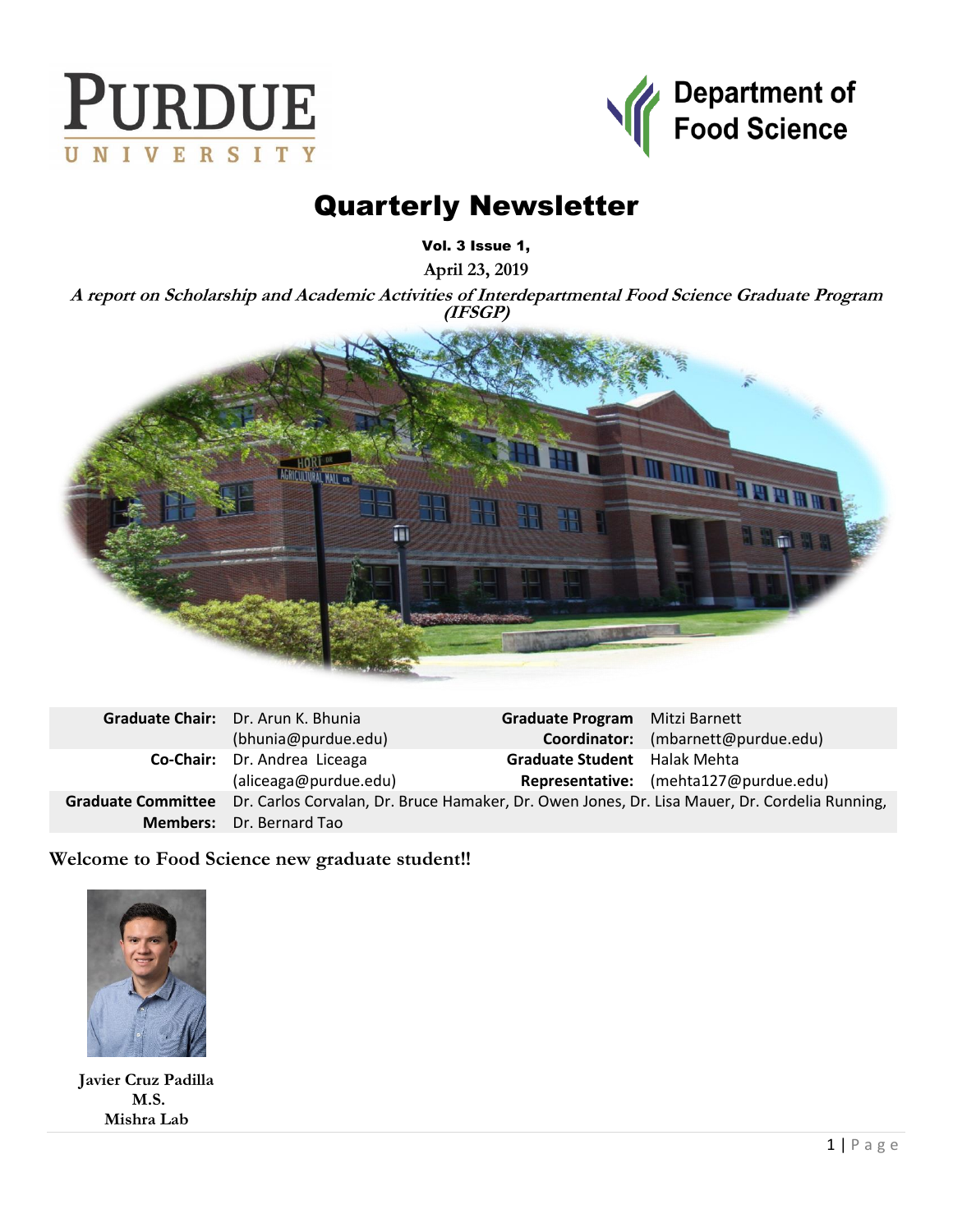## **Peer-reviewed Publications**

- 1. **Abdelhaseib, M.U.**, **Singh, A.K.** & **Bhunia, A.K.** 2019. Simultaneous detection of Salmonella enterica, Escherichia coli, and *Listeria monocytogenes* in food using a light scattering sensor. *Journal of Applied Microbiology*. 126(5):1496-1507.
- 2. **Barber, E.**, **Turasan, H.**, Gezer, P., Devina, D., Liu, G. & **Kokini, J.** 2019. Effect of plasticizing and crosslinking at room temperature on microstructure replication using soft lithography on Zein films. *Journal of Food Engineering*, 250: 55-64.
- 3. **Bonilla, J.C.**, Bernal-Crespo, V., Schaber, J.A., **Bhunia, A.K.**, & **Kokini, J.L.** 2019. Simultaneous Immunofluorescent Imaging of Gliadins, Low Molecular Weight Glutenins, and High Molecular Weight Glutenins in Wheat Flour Dough with Antibody-Quantum Dot Complexes. Food Research International, 120:776-783.
- 4. Cantu-Jungles, T.M., do Nascimento, G.E., **Zhang, X.**, Iacomini, M., Cordeiro, L.M. & **Hamaker, B.R.** 2019. Soluble xyloglucan generates bigger bacterial community shifts than pectic polymers during in vitro fecal fermentation. *Carbohydrate Polymers,* 206:389-395.
- 5. **Chapa J.**, **Salazar, M.B.**, Kipp S., Cai H. & **Huang J.Y.** 2019. A comparative life cycle assessment of fresh imported and frozen domestic organic blueberries consumed in Indiana. *Journal of Cleaner Production.* 217:716-723
- 6. **Fang, F.**, **Tuncil, Y.E.**, Luo, X., Tong, X., **Hamaker, B.R.**, & **Campanella, O.H.** 2019. Shear-thickening behavior of gelatinized waxy starch dispersions promoted by the starch molecular characteristics. *International Journal of Biological Macromolecules*, 121:120-126
- 7. **Cheng, C.J.**, **Ferruzzi, M.** & **Jones, O.G.** 2019. Fate of lutein-containing zein nanoparticles following simulated gastric and intestinal digestion. *Food Hydrocolloids,* 87:229-236.
- 8. **Cheng, C.J.** & **Jones, O.G.** 2019. Effect of drying temperature and extent of particle dispersion on composite films of methylcellulose and zein nanoparticles. *Journal of Food Engineering*, 250:1-64.
- 9. **Drolia, R.** & **Bhunia, A.K.** 2019. Crossing the Intestinal Barrier via Listeria Adhesion Protein and Internalin A. *Trends in Microbiology*. 27 (5):408-425.
- 10. Fitzgerald, C., Wiese, G., Moorthi, R.N., Moe, S.M., Hill Gallant, K. & **Running, C.A.** 2019. Characterizing Dysgeusia in Hemodialysis Patients. *Chemical Senses,* 44:165-171.
- 11. Gangoti, J., **Corwin, S.F.**, **Lamothe, L.M.**, Vafiadci.C., **Hamaker, B.R.** & Dijkhuizen. L. 2019. Synthesis of novel αglucans with potential health benefits through controlled glucose release in the human gastrointestinal tract. *Critical Reviews in Food Science and Nutrition,* 11:1-24.
- 12. Hodges, J.K., Cao, S., **Cladis, D.P.** & and **Weaver, C.M.** 2019. Lactose intolerance and bone health: the challenge of ensuring adequate calcium intake. *Nutrients*, 11(4):718.
- 13. **Johnson, K.A.** & **Mauer, L.J.** 2019. Effects of Controlled Relative Humidity Storage on Moisture Sorption and Amylopectin Retrogradation in Gelatinized Starch Lyophiles. *Journal of Food Science*, 44:507-523.
- 14. **Kaur, A.**, **Chen, T.**, Green, S.J., Mutlu, E., Martin, B., **Rumpagaporn, P.**, Patterson, J.A., Keshavarzian, A. & **Hamaker, B.R.** 2019. Physical Inaccessibility of a Resistant Starch Shifts Mouse Gut Microbiota to Butyrogenic Firmicutes. *Molecular Nutrition & Food Research*. 63:1801012.
- 15. **Kershaw, J.C.** & **Running, C.A.** 2019. Dose–response functions and methodological insights for sensory tests with astringent stimuli. *Journal of Sensory Studies*, 34(1):e12480.
- 16. Li, M., George, J., Hunter, S., **Hamaker, B.R.**, **Mattes, R.** & **Ferruzzi, M.G.** 2019. Potato product form impacts in vitro starch digestibility and glucose transport but only modestly impacts 24h blood glucose response in humans. *Food & Function*. 10:1846-1855.
- 17. **Lim, J.**, **Zhang, X.**, **Ferruzzi, M.G.** & **Hamaker, B.R.** 2019. Starch digested product analysis by HPAEC reveals structural specificity of flavonoids in the inhibition of mammalian α-amylase and α-glucosidases. *Food Chemistry*, 288: 413-421.
- 18. Liu, G., Gilding, E.K., Kerr, E.D., Schulz, B.L., Tabet, B., **Hamaker, B.R.** & Godwin, I.D. 2019. Increasing protein content and digestibility in sorghum grain with a synthetic biology approach. *Journal of Cereal Science, 85*:27-34.
- 19. Liu, J., Johnson, R., Dillon, S., Kroehl, M., Frank, D.N., **Tuncil, Y.E.**, **Zhang, X.**, Ir, D., Robertson, C.E., Seifert, S., Higgins, J., **Hamaker, B.**, Willson, C.C. & Erlandson, K.M. 2019. Among older adults, age-related changes in the stool microbiome differ by HIV-1 serostatus. *EBioMedicine*, 40:583-694.
- 20. **Lu, J.**, **Corvalan, C.M.**, Chew, Y. J. & **Huang, J.-Y.** 2019. Coalescence of small bubbles with surfactants. *Chemical Engineering Science,* 196:493-500.
- 21. **Maldonado, L.**, Chough, S., **Kim, K.H.**, **Bonilla, J.** & **Kokini, J.** 2019. Mechanism of fabrication and nano-mechanical properties of α-lactalbumin/chitosan and bsa/κ-carrageenan nanotubes through layer-by-layer assembly for curcumin encapsulation and determination of in vitro cytotoxicity. *Food Hydrocolloids*, 93, 293-307.
- 22. **Mauer, L.J.**, Forny, L., Meunier, V.D., & Taylor, L.S. 2019. Optimizing the Quality of Food Powder Products: The Challenges of Moisture-Mediated Phase Transformations. *Annual Review of Food Science and Technology,* 10:457- 478*.*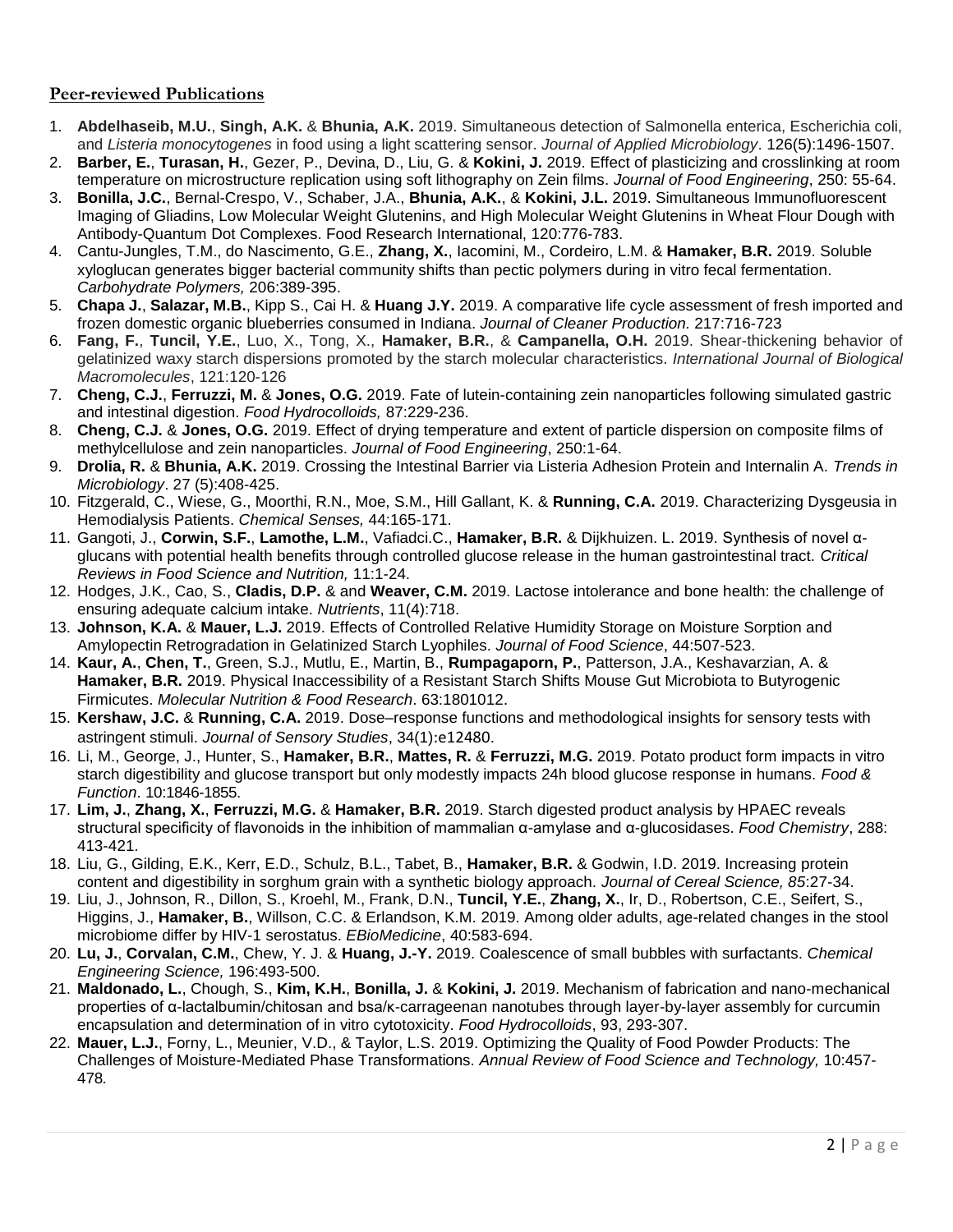- 23. Mendis, M., Leclerc, E., **Reuhs, B.L.** & **Simsek, S.** 2019. Structure driven immunomodulatory properties of xylo- /arabinoxylo-oligosaccharides and arabinoxylans in RAW264. 7 macrophages. *Bioactive Carbohydrates and Dietary Fibre*. 17:100177.
- 24. **Nkhata, S.G.**, Ortiz, D., Baributsa, D., **Hamaker, B.**, Rocheford, T. & **Ferruzzi, M.G.** 2019. Assessment of oxygen sequestration on effectiveness of Purdue Improved Crop Storage (PICS) bags in reducing carotenoid degradation during post-harvest storage of two biofortified orange maize genotypes. *Journal of Cereal Science*, 87:68-77.
- 25. Olivera, N., **Rouf, T.B.**, **Bonilla, J.C.**, Carriazo, J. G., Dianda, N. & **Kokini, J.L.** 2019. Effect of LAPONITE® addition on the mechanical, barrier and surface properties of novel biodegradable kafirin nanocomposite films. *Journal of Food Engineering,* 245:24-32.
- 26. Rashid, F., Ahmed, Z., Hussain, S., **Huang, J.-Y.** & **Ahmad, A.** 2019. Linum usitatissimum L. seeds: Flax gum extraction, physicochemical and functional characterization. *Carbohydrate Polymers*, 215(1):29-38.
- 27. **Reddivari, L.**, Wang, T., Wu, B. & Li, S. 2019. Potato: An anti-inflammatory food. *American Journal of Potato Research*, 96:164-169.
- 28. Roman, L., Gómez, M., **Hamaker, B.R.** & **Martinez, M.M.** 2019. Banana starch and molecular shear fragmentation dramatically increase structurally driven slowly digestible starch in fully gelatinized bread crumb. *Food Chemistry,* 274: 664-671.
- 29. **Sahasrabudhe, S.N**., Chaudhari, S.S. & **Farkas, B.E.** 2019. Experimental measurement of factors affecting dynamics of bubble growth from a submerged orifice: Applications to the frying process. *Journal of Food Engineering*, 251:36-44.
- 30. **Sahasrabudhe, S.N.**, Staton, J.A. & **Farkas, B.E.** 2019. Effect of frying oil degradation on surface tension and wettability. *LWT,* 99:519-524.
- 31. Tejada-Ortigoza, V., Garcia-Amezquita, L.E., **Kazem, A.E.**, **Campanella, O.H.**, Cano, M.P., **Hamaker, B.R.**, Serna-Saldivar, S.O. & Welti-Chanes, J. 2019. In Vitro Fecal Fermentation of High Pressure-Treated Fruit Peels Used as Dietary Fiber Sources. *Molecules,* 24(4): 697.
- 32. **Turasan, H.**, Cakmak, M. & **Kokini, J.** 2019. Fabrication of zein-based electrospun nanofiber decorated with gold nanoparticles as a SERS platform. *Journal of Materials Science*, 54 (12):8872-8891.
- 33. **West, A.M.**, Teska, P.J. & **Oliver, H.F.** 2019. There is no additional bactericidal efficacy of Environmental Protection Agency–registered disinfectant towelettes after surface drying or beyond label contact time. *American Journal of Infection Control,* 47(1):27-32.
- 34. Yilmaz, T., **Maldonado, L.**, **Turasan, H.** & **Kokini, J.** 2019. Thermodynamic mechanism of particulation of sodium alginate and chitosan polyelectrolyte complexes as a function of charge ratio and order of addition. *Journal of Food Engineering*, 254:42-50.
- 35. **Zhang, B.Y.**, **Lu, J.** & **Huang, J.-Y.** 2019. Effect of sugar on the fouling behavior of whey protein. *Food and Bioproducts Processing,* 113:2-9.
- 36. **Zhang, X.**, **Chen, T.**, **Lim, J.**, Gu, F., **Fang, F.**, Cheng, L., **Campanella, O.H.** & **Hamaker, B.R.** 2019. Acid gelation of soluble laccase-crosslinked corn bran arabinoxylan and possible gel formation mechanism. *Food Hydrocolloids*. 92:1-9

### **Miscellaneous Publications**

- 1. **Barrett, T.**, Clymer, C. & **Feng, Y.** 2019. Overview of home-based vendor law. [\(https://mdc.itap.purdue.edu/item.asp?itemID=23253\)](https://mdc.itap.purdue.edu/item.asp?itemID=23253).
- 2. Zinati, G., **Reddivari, L.** & Kemper, D. 2019. Reduced-Tillage Increases Nutrient Concentrations in Stored Winter Squash: α-Carotene, Lutein, Phosphorus and Calcium. [\(https://projects.sare.org/information-product/reduced-tillage](https://projects.sare.org/information-product/reduced-tillage-increases-nutrient-concentrations-in-stored-winter-squash-alpha-carotene-lutein-phosphorus-and-calcium/)[increases-nutrient-concentrations-in-stored-winter-squash-alpha-carotene-lutein-phosphorus-and-calcium/\)](https://projects.sare.org/information-product/reduced-tillage-increases-nutrient-concentrations-in-stored-winter-squash-alpha-carotene-lutein-phosphorus-and-calcium/).

### **Book Chapters**

- 1. **BeMiller, J.N.** Corn Starch Modification. *Corn*. AACC International Press, 2019. 537-549.
- 2. **BeMiller, J.N.** Marigold Flower: Industrial Applications of. *Encyclopedia of Plant and Crop Science (Print)*. Routledge, 2019. 689-690.
- 3. **Cho, Y.-H.** & **Jones, O.G.** Assembled Protein Nanoparticles in Food or Nutrition Applications. *Food Applications of Nanotechnology.* Academic Press, 2019.
- 4. **Hamaker, B.R., Tuncil, Y.E.** & **Shen, X.** "Carbohydrate of the Kernel." *Corn.* Elsevier, 2019. 305-318.
- 5. Sadeghi, R., Chuacharoen, T., Sabliov, C.M., Moraru, C., Karimi, M. & **Kokini, J.** 2019. Advances in nanotechnology of food materials for food and non-food applications. Chapter 2, pp 153-224 In Handbook of Food Engineering Third Edition, Ed. Dennis R. Heldman, Daryl B. Lund, Christina Sabliov. CRC Press.
- 6. **Singh, A.K.**, & **Bhunia, A.K**. 2019. Optical biosensors in foodborne pathogen detection. In Smart Biosensor Technology, Second Edition, Editors: G. K. Knopf & A.S. Bassi, CRC Press, Taylor and Francis Group, Boca Raton, FL. pp 442-467.

# **Presentations**